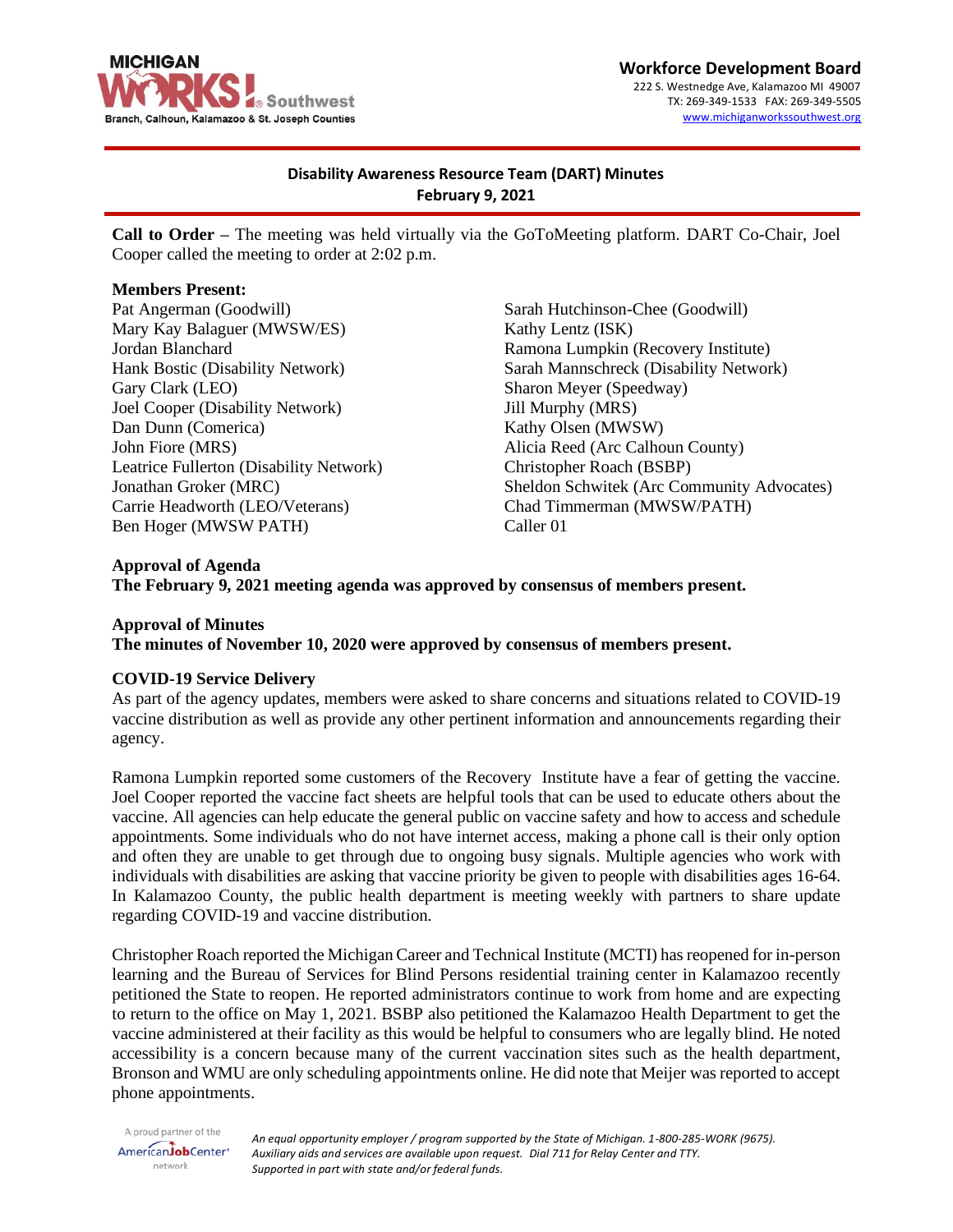## **Work Group Updates**

## *Curriculum - At Your Desktop Training and Resources*

Jill Murphy reported the committee is working on a training module on the topic of disability awareness and etiquette. Another topic might be on the topic of COVID symptoms for long-haulers.

Kathy Olsen reported the Desktop Training modules are posted on the Michigan Works! Southwest website. To access the training modules, viewers should select the About tab, then select Board, then scroll down to the DART heading<https://www.michiganworkssouthwest.org/about/board/> She encouraged members to share the modules with staff and partners.

## **Program – Disability Network of Southwest Michigan – Tips for Online Meetings**

Leatrice Fullerton and Sarah Mannschreck from Disability Network of Southwest Michigan gave a presentation pertaining to *Tips for Online Meetings*. The handouts were emailed to members following the presentation.

Joel Cooper reported many additional presentations and trainings are offered by Disability Network of Southwest Michigan. More information about the trainings and other events can be found on thei[r website](http://www.dnswm.org/) or individuals may contact Disability Network directly.

## **COVID-19 Service Delivery and Agency Updates – continued**

*Integrated Services Kalamazoo (ISK)* – Kathy Lentz

## **Work Group Updates**

*Collaboration* Kathy Olsen requested that individuals send updates to the Partner Matrix to her at [olsen@upjohn.org.](mailto:olsen@upjohn.org)

## **Work Group Updates**

## *Emerging Issues Related to Employment and Advocacy*

Joel Cooper reported HB4910 and HB4911 were opposed by many organizations that serve individuals with disabilities however both still passed. The Governor was asked to veto them which she did. Agencies are hopeful that language would change, and these issues will be revisited.

Sheldon Schwitek reported there are a number of other emerging issues. One such issue is a \$2/hr. raise for frontline workers.

## **Agency Updates**

*Integrated Services Kalamazoo -* Kathy Lentz reported supported employment is providing more services than prior to COVID. They have noticed some customers who do not feel safe in the community are pausing on returning to employment. ISK is working with the State on other supportive services such as transportation.

*Michigan Works! Southwest Service Centers* – Mary Kay Balaguer reported KRESA's staff working at the Service Center were given the opportunity to get the COVID-19 vaccination. Professional development for staff includes the DART desktop training modules and Anti-Bias, Anti-Racist (ABAR) training. The ABAR training consists of six sessions, each two hours in length for 40 employees. Staff continue to hold partner meetings virtually for each Service Center and having been doing outreach to increase participation. A recent partner meeting for St. Joseph County had 18 attendees. Employer of the Day hiring events and employability skill workshops are being held virtually and a number of new workshops are being introduced. Service Centers will be opening for testing by appointment only.